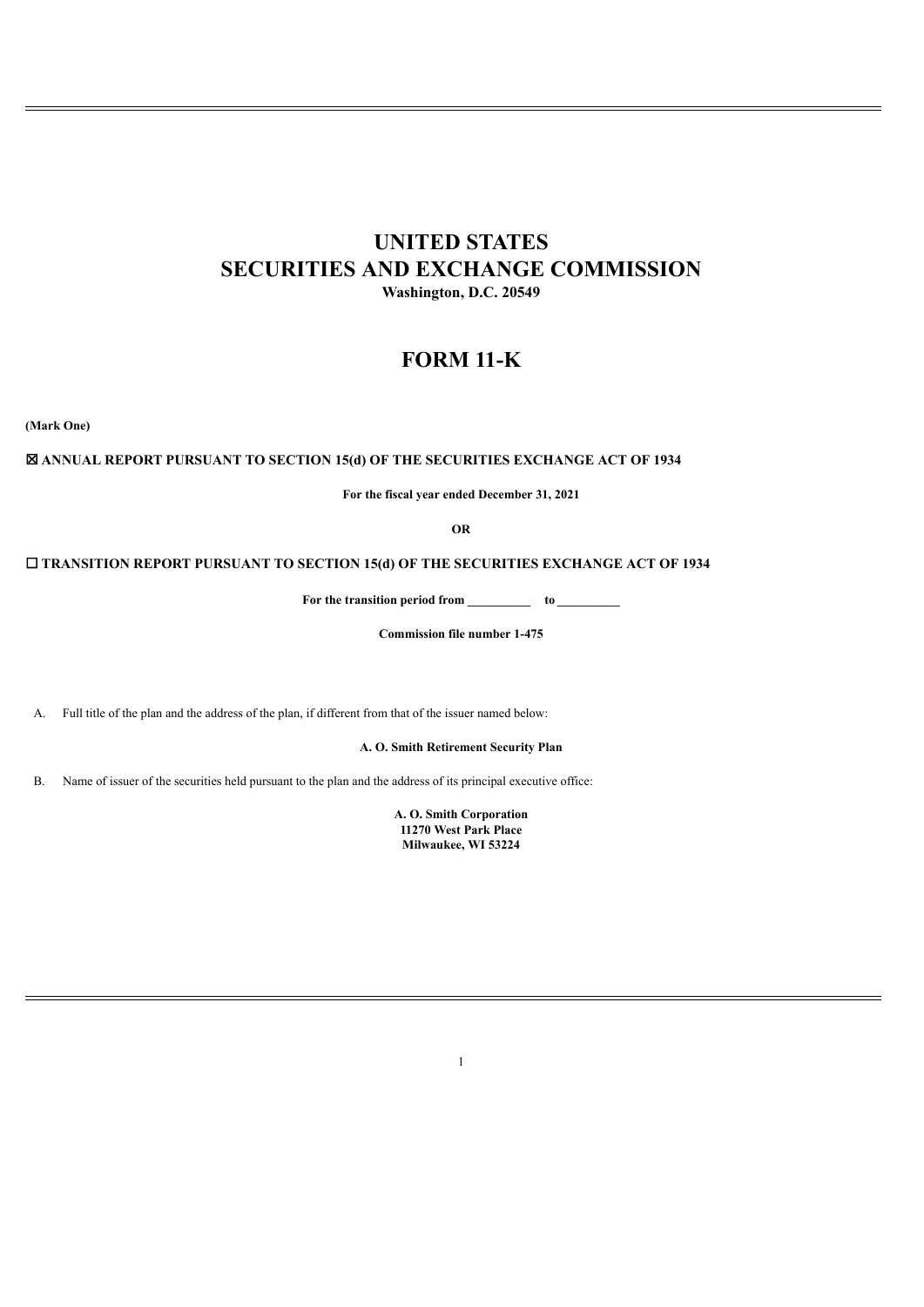# REQUIRED INFORMATION

- 1. Not Applicable.
- 2. Not Applicable.
- 3. Not Applicable.

4. The A. O. Smith Retirement Security Plan (the "Plan") is subject to the requirements of the Employee Retirement Income Security Act of 1974 ("ERISA"). Attached hereto is a copy of the most recent financial statements and schedules of the Plan prepared in accordance with the financial reporting requirements of ERISA.

# Signature

Exhibits

<span id="page-1-0"></span>23.1 [Consent of Independent Auditors](#page-16-0)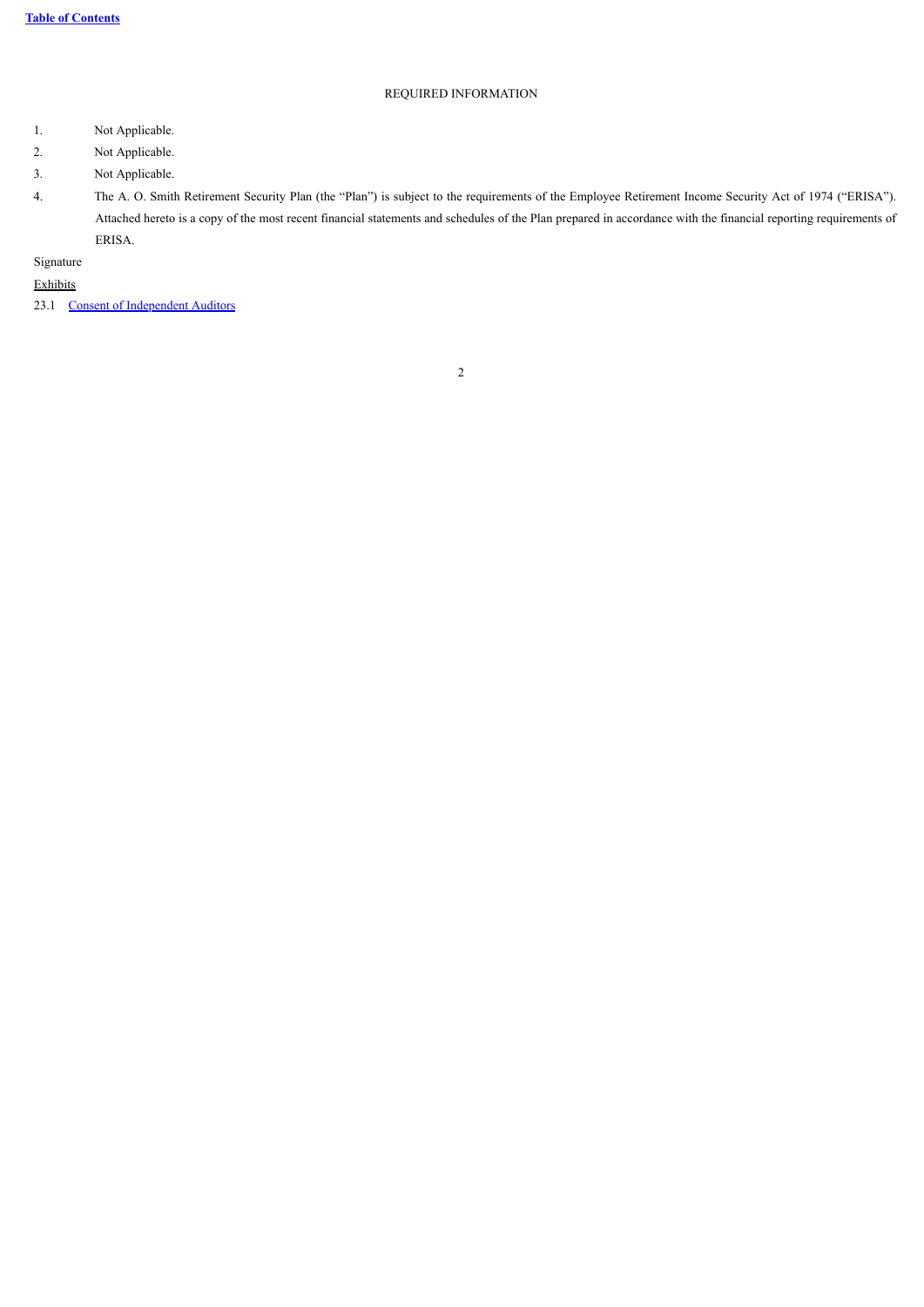#### **A. O. SMITH RETIREMENT SECURITY PLAN Milwaukee, Wisconsin**

### **AUDITED FINANCIAL STATEMENTS**

### **Years Ended December 31, 2021 and 2020**

# **TABLE OF CONTENTS**

<span id="page-2-0"></span>

|                                                                | Page (s) |
|----------------------------------------------------------------|----------|
| <b>Report of Independent Registered Public Accounting Firm</b> |          |
| <b>Statements of Net Assets Available for Benefits</b>         |          |
| Statements of Changes in Net Assets Available for Benefits     | - 6      |
| Notes to Financial Statements                                  | $7 - 14$ |
| Schedule of Assets (Held at End of Year)                       |          |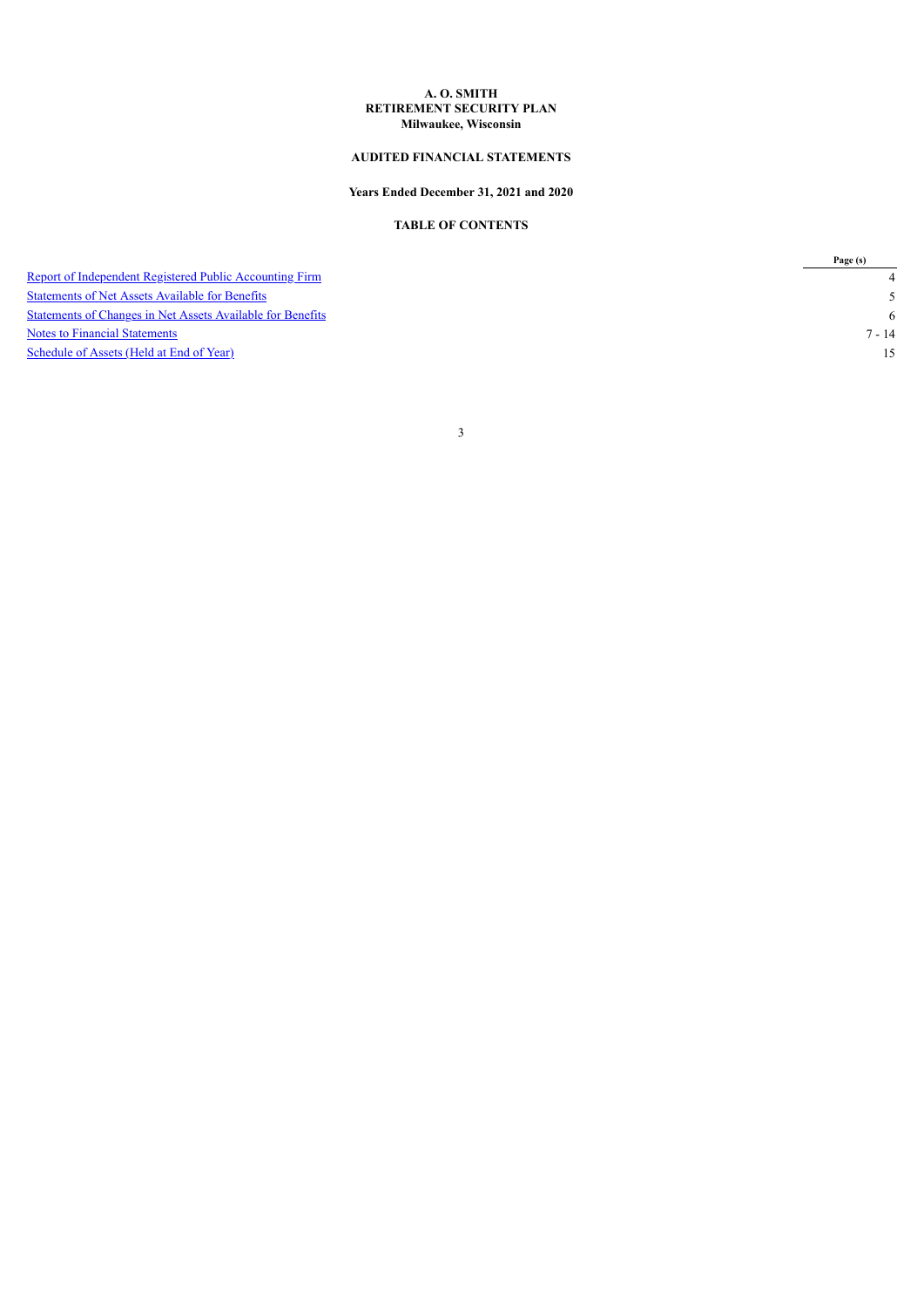#### **Report of Independent Registered Public Accounting Firm**

Plan Administrator and Plan Participants A.O. Smith Retirement Security Plan Milwaukee, Wisconsin

#### **Opinion on the Financial Statements**

We have audited the accompanying statements of net assets available for benefits of the A.O. Smith Retirement Security Plan (the Plan) as of December 31, 2021 and 2020, and the related statement of changes in net assets available for benefits for the years then ended, and the related notes and supplemental schedule (collectively referred to as the financial statements). In our opinion, the financial statements present fairly, in all material respects, the net assets available for benefits of A.O. Smith Retirement Security Plan as of December 31, 2021 and 2020, and the changes in net assets available for benefits for the years then ended, in conformity with accounting principles generally accepted in the United States of America.

#### **Basis for Opinion**

These financial statements are the responsibility of the Plan's management. Our responsibility is to express an opinion on the Plan's financial statements based on our audits. We are a public accounting firm registered with the Public Company Accounting Oversight Board (United States) (PCAOB) and are required to be independent with respect to the Plan in accordance with the U.S. federal securities laws and the applicable rules and regulations of the Securities and Exchange Commission and the PCAOB.

We conducted our audits in accordance with the standards of the PCAOB. Those standards require that we plan and perform the audit to obtain reasonable assurance about whether the financial statements are free of material misstatement, whether due to error or fraud. The Plan is not required to have, nor were we engaged to perform, an audit of its internal control over financial reporting. As part of our audits, we are required to obtain an understanding of internal control over financial reporting, but not for the purpose of expressing an opinion on the effectiveness of the Plan's internal control over financial reporting. Accordingly, we express no such opinion.

Our audits included performing procedures to assess the risks of material misstatement of the financial statements, whether due to error or fraud, and performing procedures that respond to those risks. Such procedures included examining, on a test basis, evidence regarding the amounts and disclosures in the financial statements. Our audits also included evaluating the accounting principles used and significant estimates made by management, as well as evaluating the overall presentation of the financial statements. We believe that our audits provide a reasonable basis for our opinion.

#### **Supplemental Information**

The supplemental information contained in schedule of assets (held at end of year) has been subjected to audit procedures performed in conjunction with the audit of the Plan's financial statements. The supplemental information is the responsibility of the Plan's management. Our audit procedures included determining whether the supplemental information reconciles to the financial statements or the underlying accounting and other records, as applicable, and performing procedures to test the completeness and accuracy of the information presented in the supplemental information. In forming our opinion on the supplemental information, we evaluated whether the supplemental information, including its form and content, is presented in conformity with the Department of Labor's Rules and Regulations for Reporting and Disclosure under the Employee Retirement Income Security Act of 1974. In our opinion, the supplemental information is fairly stated, in all material respects, in relation to the financial statements as a whole.

/s/ Reilly, Penner & Benton LLP

We have served as the Plan's auditor since 1993

<span id="page-3-0"></span>June 17, 2022 Milwaukee, Wisconsin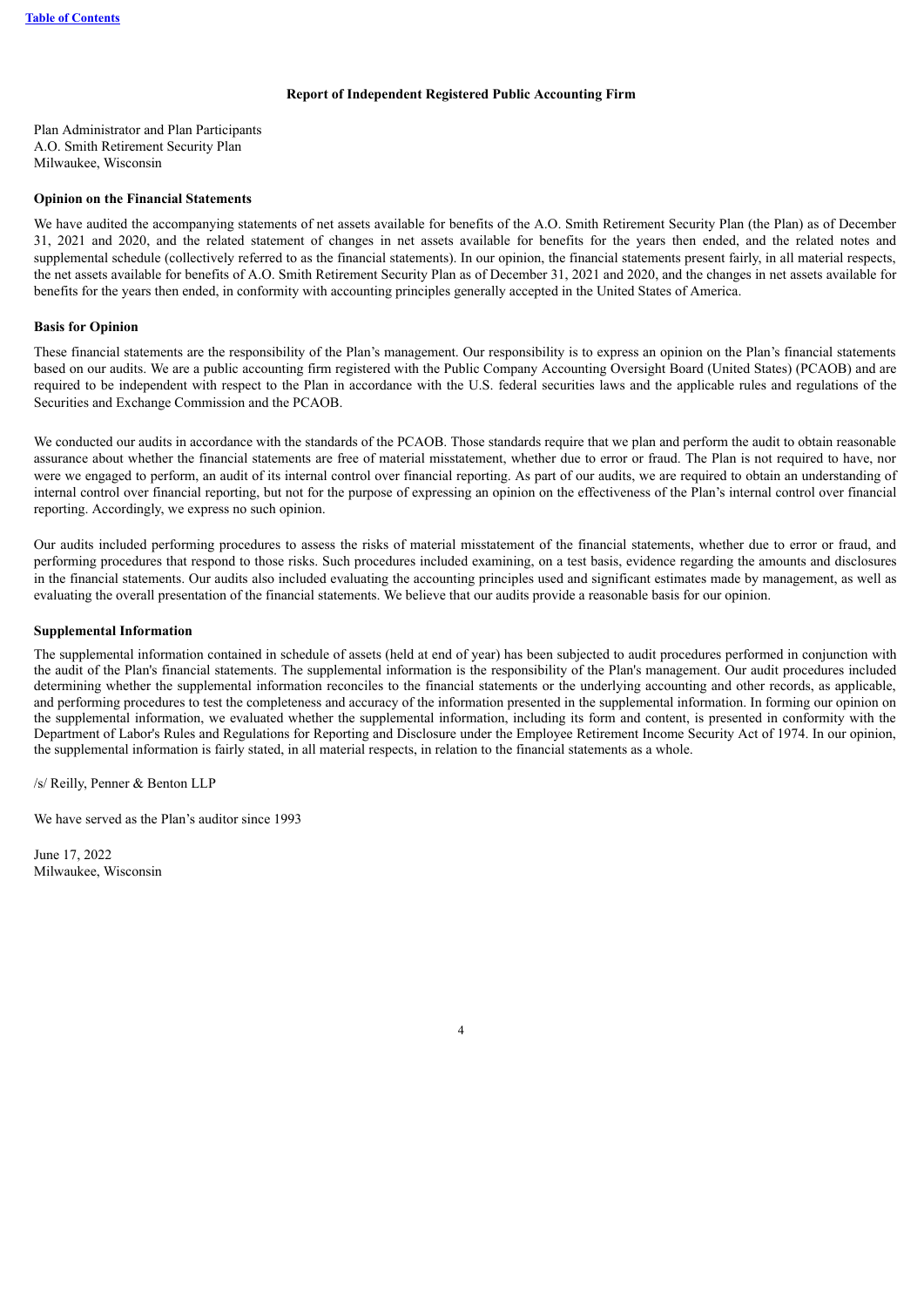# **Statements of Net Assets Available for Benefits December 31, 2021 and 2020**

|                                                      | 2021           | 2020        |
|------------------------------------------------------|----------------|-------------|
| Assets:                                              |                |             |
| Investment at Fair Value:                            |                |             |
| Plan interest in A.O. Smith Corporation Master Trust | 573,404,115 \$ | 497,779,390 |
| Total investments                                    | 573,404,115    | 497,779,390 |
| Receivables:                                         |                |             |
| Notes receivable from participants                   | 9,120,006      | 9, 175, 172 |
| Company contributions                                | 6,284,933      | 6,053,644   |
| Due from brokers for securities transactions (net)   |                | 72,411      |
| <b>Accrued Interest</b>                              | 5,690          | 27,644      |
| Total receivables                                    | 15,410,629     | 15,328,871  |
| Net assets available for benefits                    | 588,814,744    | 513,108,261 |

<span id="page-4-0"></span>The accompanying notes to the financial statements are an integral part of this statement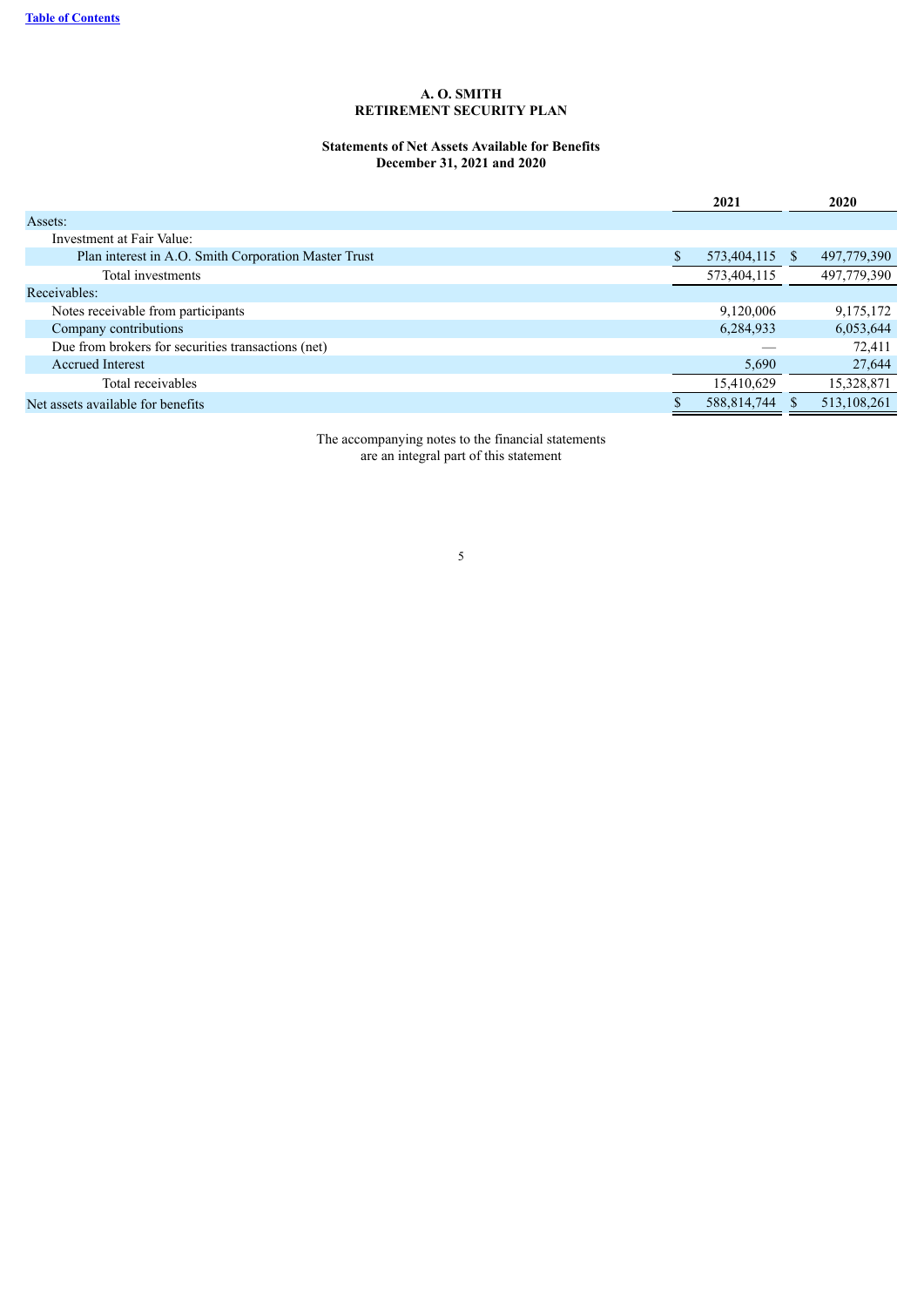#### **Statements of Changes in Net Assets Available for Benefits Years Ended December 31, 2021 and 2020**

|                                                                | 2021                | 2020         |
|----------------------------------------------------------------|---------------------|--------------|
| Increases:                                                     |                     |              |
| Change in plan interest in A.O. Smith Corporation Master Trust | \$<br>81,847,733 \$ | 53, 563, 378 |
| Interest income from participant loans                         | 366,022             | 427,554      |
| Net income                                                     | 82,213,755          | 53,990,932   |
| Contributions:                                                 |                     |              |
| Company                                                        | 14,290,941          | 13,411,852   |
| Participants                                                   | 20,246,491          | 18,361,934   |
| Rollovers                                                      | 1,587,302           | 1,655,923    |
| Total contributions                                            | 36, 124, 734        | 33,429,709   |
| Total increases                                                | 118,338,489         | 87,420,641   |
| Decreases:                                                     |                     |              |
| Benefit and withdrawal payments                                | 60,000,086          | 33,586,121   |
| Change in net assets available before transfers                | 58, 338, 403        | 53,834,520   |
| Transfers from other plans                                     | 17,368,080          |              |
| Change in net assets available for benefits                    | 75,706,483          | 53,834,520   |
| Net assets available for benefits:                             |                     |              |
| Beginning of year                                              | 513, 108, 261       | 459,273,741  |
| End of year                                                    | 588,814,744         | 513,108,261  |

<span id="page-5-0"></span>The accompanying notes to the financial statements are an integral part of this statement.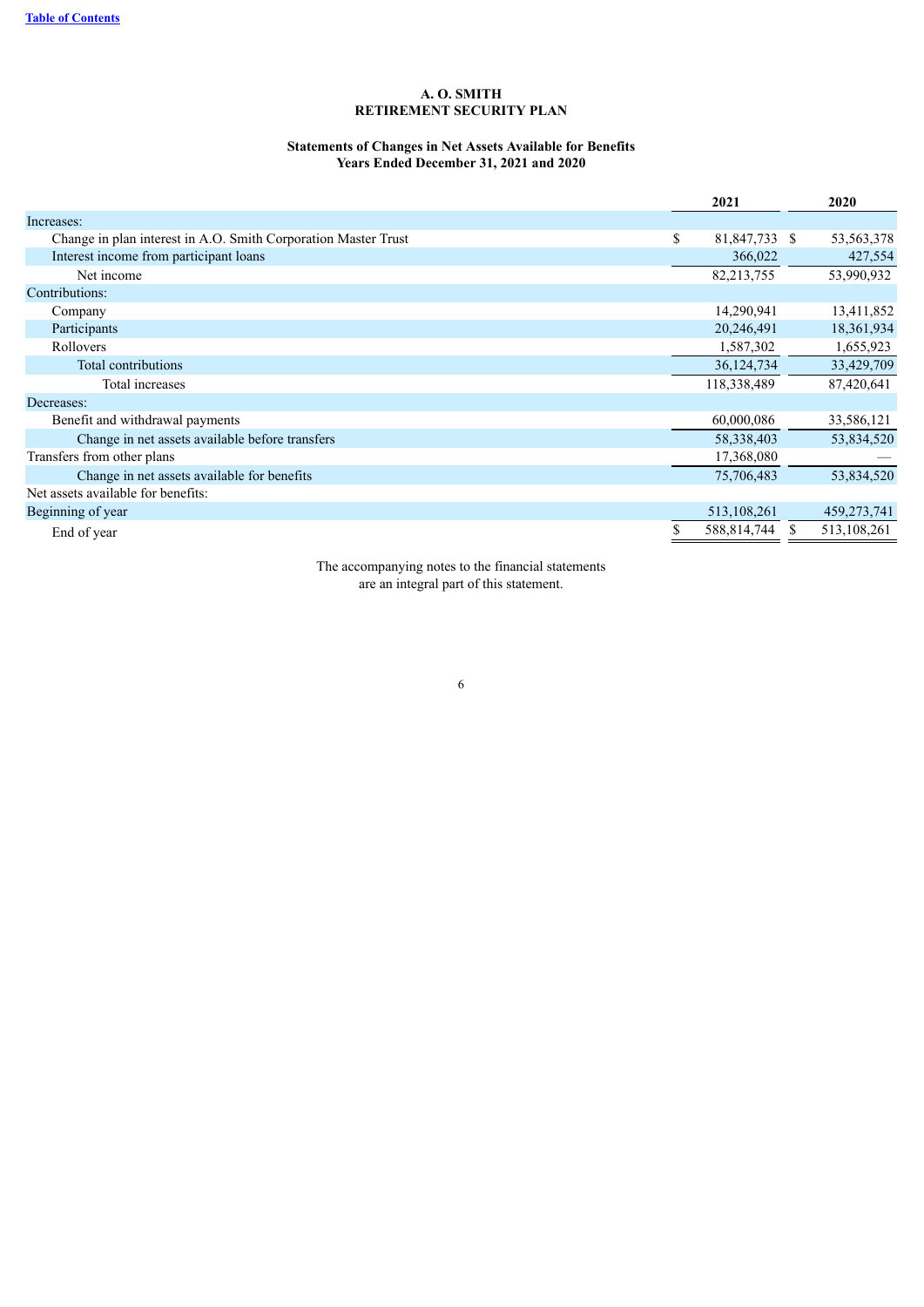#### **Notes to Financial Statements December 31, 2021 and 2020**

#### **1. Description of Plan and Significant Accounting Policies**

The A. O. Smith Retirement Security Plan (the Plan) was originally established as the A.O. Smith Profit Sharing Retirement Plan (the Plan) in 1956. Effective January 1, 2010, the Plan was renamed the A. O. Smith Retirement Security Plan and the accounts of all non-union participants maintained under the A. O. Smith Corporation Savings Plan were transferred into the Plan. The Plan generally covers salaried or commissioned employees of A. O. Smith Corporation (the Company), its subsidiaries and affiliates and the non-union hourly employees of the Company's facilities in Ashland City, TN; Charlotte, NC; Cookeville, TN; Dallas, TX; El Paso, TX; Florence, KY; Franklin, TN; Haltom City, TX; Lebanon, TN; McBee, SC; Milwaukee, WI; Nashville, TN; Orlando, FL; Plymouth, MI and Pompano Beach, FL providing a convenient means of savings with the assistance of the Company. To be eligible, certain employees must either be employed at a rate expected to work 1,000 hours of service in a plan year or actually complete 1,000 hours of service during their first 12 months of employment or any plan year thereafter. Employees are eligible to participate in the Plan on the first day of the month after the individual qualifies as an eligible employee. Employees elect to participate by designating a portion of their earnings to be contributed to an account maintained on behalf of the participant. Participants direct the investment of their contributions into various investment options offered by the Plan.

The Plan has contracted with Matrix Trust Company (Matrix) to act as custodian under the plan and One America Retirement Services LLC (One America) as record keeper under the Plan and therefore Matrix and One America are each a party-in-interest to the Plan.

Effective January 1, 2010, the Plan was revised to satisfy the safe harbor requirements of Internal Revenue Code 401(k)(13) as follows:

- a. An automatic enrollment feature was instituted, along with an annual automatic increase in employee pre-tax contributions;
- b. Plan participants have the ability to contribute up to 100% of eligible compensation on a pre-tax basis; the company will make a matching contribution equal to 100% of the first 1% of a participant's compensation and 50% on the next 5% of a participant's compensation contributed to the Plan, for a maximum annual matching contribution of 3.5%; and
- c. All matching contributions vest after two years of vesting service.

The Plan was also revised to permit the Company to make an additional discretionary matching contribution to be allocated as of the last day of the plan year for those participants who are employed on such date or who terminated during the year on or after attainment of age 65 or reaching retirement eligibility under their defined benefit plan, death, total and permanent disability, or termination resulting directly from job abolishment.

Also, effective January 1, 2010, all participants who are not eligible to accrue a benefit under any of the Company's qualified defined benefit pension plans will be eligible for an annual non-elective employer contribution equal to 3% of the participant's total compensation for the plan year, and will be eligible for a discretionary annual non-elective employer contribution in an amount determined by the Company, if any. In order to receive a non-elective employer contribution for a plan year, an eligible participant must be employed in a full-time equivalent position for the plan year or complete 1,000 hours of service during a plan year and be employed on the last day of the plan year or terminate employment during the plan year as a result of death, disability, retirement, or termination resulting from job abolishment. This non-elective contribution will vest after three years of vesting service.

Effective December 31, 2012, the American Water Heater Company 401(k) Retirement Savings Plan for Tennessee Division Manufacturing Bargaining Unit and A. O. Smith Savings Plan were merged with and into this Plan.

Effective as of midnight, December 31, 2014, the A. O. Smith Retirement Security Plan – Lochinvar and the A. O. Smith Retirement and Savings Plan for APCOM Employees were merged with and into the A. O. Smith Retirement Security Plan (Plan) to form a single plan within the meaning of Internal Revenue Code Section 414(I).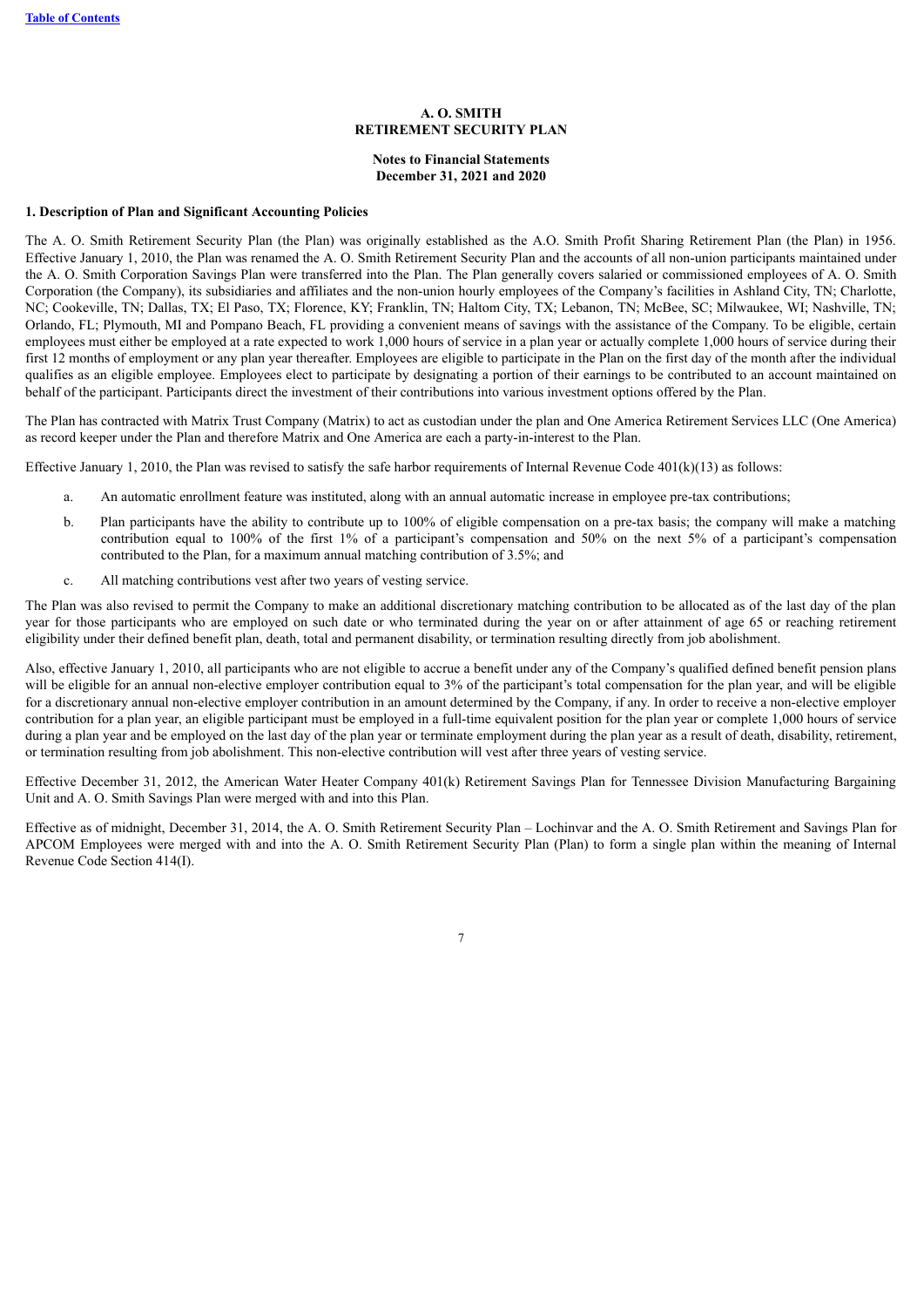#### **[Table of Contents](#page-1-0)**

### **1. Description of Plan and Significant Accounting Policies (continued)**

Effective midnight, December 31, 2018, employees of Aquasana, Inc. became eligible to participate in the A. O. Smith Retirement Plan, under the nonunion employee provisions.

Effective as of midnight, December 31, 2020, the A. O. Smith Retirement Security Plan - Hague and the A. O. Smith Retirement and Savings Plan for Water-Right Employees were merged with and into the A. O. Smith Retirement Security Plan (Plan) to form a single plan within the meaning of Internal Revenue Code Section 414(I).

#### **Contributions**

The Plan is a defined contribution plan to which participants may make contributions of not less than 1% and up to 100% of their earnings in any combination of before-tax and after-tax (Roth) contributions. Before-tax contributions are excluded from the participant's current wages for federal income tax purposes and included for Roth contributions. The Internal Revenue Code has set a maximum of \$19,500 for tax-deferred contributions that may be excluded for any individual participant in both 2021 and 2020.

The Internal Revenue Code also allows additional catch-up contributions for participants age fifty or older. The maximum additional contribution allowed was \$6,500 in both 2021 and 2020. The Plan also provides for Company contributions in the form of matching contributions and non-elective contributions.

No federal income tax is paid on the pre-tax participant deferrals and Company contributions and growth thereon until the participant withdraws them from the Plan.

Contributions from participants are recorded when the Company makes payroll deductions from Plan participants. Contributions from the Company are accrued in the period in which they become obligations of the Company in accordance with terms of the Plan.

For non-union employees, the Company makes a matching contribution equal to 100% on the first 1% of a participant's compensation and 50% on the next 5% of a participant's compensation that is contributed to the Plan, for a maximum annual matching contribution of 3.5%. In addition to the matching contribution, the Company also makes a non-elective contribution of 3% of pay for certain participants. The Company will make a non-elective contribution for a participant for a plan year if the participant was not eligible to accrue a benefit under any defined benefit pension plan or money purchase pension plan sponsored or contributed to by the Company for such plan year, the participant was either employed as a full-time equivalent employee for the plan year or is credited with 1,000 hours of service for the plan year, and the participant was employed by the Company on December 31 of the plan year or terminated during the plan year after having attained age 65 (or retirement eligibility under and company defined benefit plan) or as a result of death, disability or job elimination.

Union employees receive a Company matching contribution equal to 50% of their contribution up to 4% of payroll period compensation.

### **Participant Account Provisions**

A separate account is maintained for each participant. The separate account balances are adjusted periodically as follows:

- a. Weekly for hourly participant contributions; semimonthly for salaried participant contributions.
- b. Weekly for Company matching contributions for hourly participants; semimonthly for Company matching contributions for salaried participants
- c. Annually for non-elective company contributions
- d. Daily for a proportionate share of increases and decreases in the fair value of Plan assets
- e. At the time of benefit distribution or withdrawal, which consist of the following:
	- i. Upon retirement, death, disability, or termination of employment resulting from permanent reduction of personnel, an employee may withdraw any amount or the entire account balance for any reason. At age 72 (70 1/2 if you reach 70 1/2 before January 1, 2020), an account distribution election must be made.
	- ii. Upon termination of employment for other reasons, the balance in the separate account (reduced for non-vested Company contributions and growth thereon based on years of service) may be paid in a lump sum.
	- iii. An active participant age 59 1/2 or older may withdraw a lump sum of any amount up to the balance in the separate account, other than the employer's non-elective contributions and earnings thereon.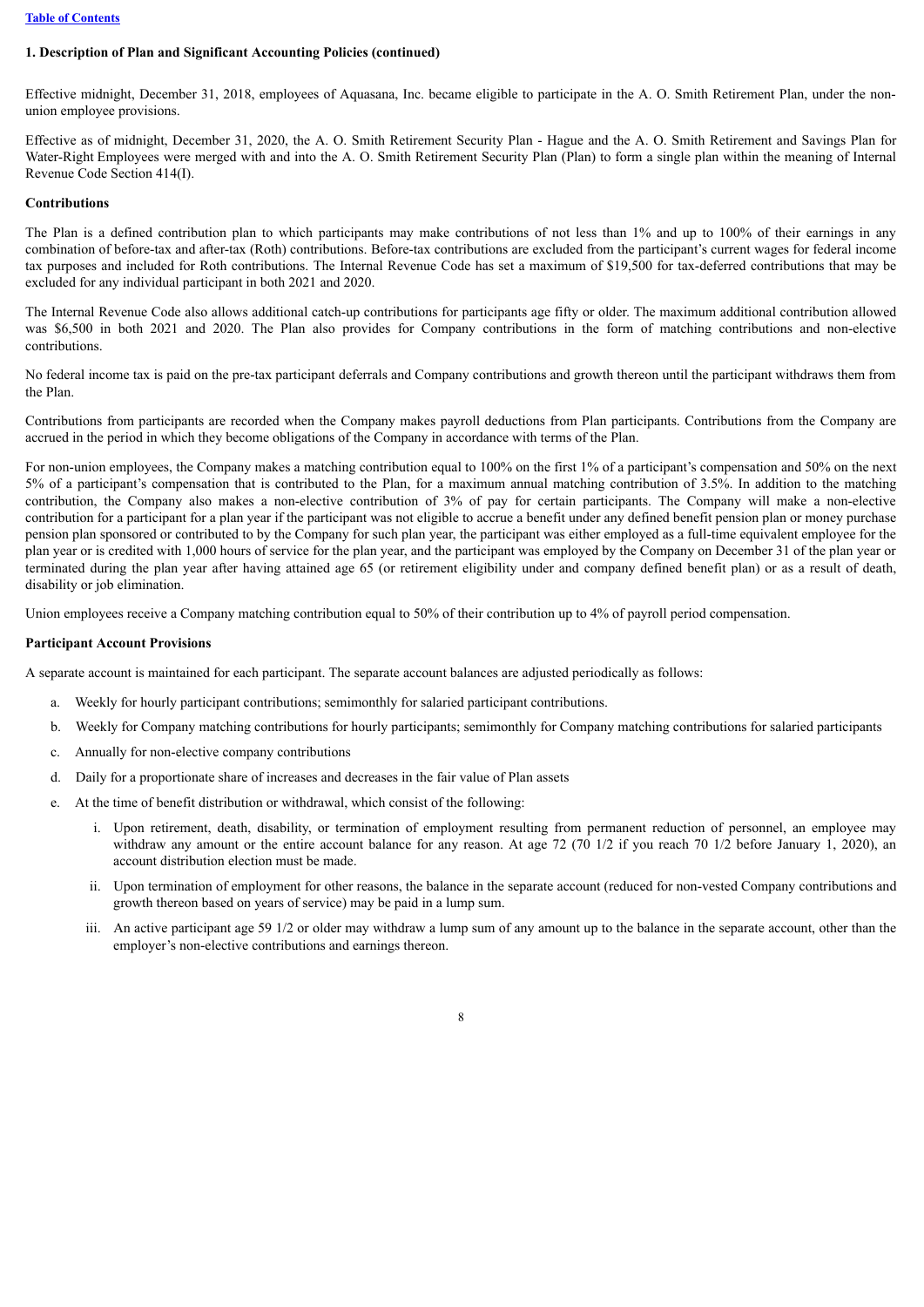# **1. Description of Plan and Significant Accounting Policies (continued)**

- iv. A non-union participant may withdraw all or any portion of the separate account attributable to after-tax contributions and earnings and rollover contributions and earnings. All or any portion of the balance attributable to Company contributions made prior to January 1, 2010, discretionary matching contributions, and earnings on these contributions may also be withdrawn if the participant has been employed by the Company for five full years of employment with the Company.
- v. A non-union participant may withdraw at any time any amount attributable to participant contributions and earnings, to prevent eviction from or foreclosure on, a principal residence or to pay certain expenses (namely post-secondary education, unreimbursed medical expenses, funeral costs, and repairs to principal residence). Withdrawals may not include earnings on 401(k) contributions posted to a participant's account after 1988.
- vi. A non-union participant may withdraw in a lump sum all participant contributions made as a result of the participant's initial automatic enrollment in the Plan within the first 90 days of the commencement of the contributions.
- vii. No lump sum cash distribution in excess of \$5,000 will be made without the consent of the participant.
- f. Daily for investment allocation changes made by participants.

Forfeitures arising from participant accounts are allocated to a Plan forfeiture account, which is reduced periodically to reduce future employer contributions or pay Plan expenses. Participants should refer to the Plan document for a complete description of the Plan's provisions.

#### **Vesting**

Participants of the Plan are immediately 100% vested in their own contributions to the Plan. Company matching contributions are 100% vested after two years of vesting service. Non-elective company contributions to the plan are 100% vested after three years of vesting service.

### **Notes Receivable from Participants**

Participants may borrow from their Plan accounts (excluding employer non-elective contributions and earnings thereon) a minimum of \$1,000 up to a maximum of \$50,000 or 50 percent of their account balance, whichever is less. The loans are secured by the balance in the participant's account and bear interest at rates which are commensurate with local prevailing rates as determined by the Plan's Trustee.

#### **Forfeited Accounts**

At December 31, 2021 and 2020, forfeited non-vested accounts totaled \$682,327 and \$484,289, respectively. These accounts will be used to reduce future employer contributions or future administrative expenses of the Plan. During 2021 forfeitures were used to reduced \$21,205 of administration fees and \$514,289 of employer contributions. During 2020 forfeitures were used to reduced \$17,450 of administration fees and \$404,947 of employer contributions.

#### **Use of Estimates**

The preparation of financial statements in conformity with accounting principles generally accepted in the United States of America (U.S. GAAP) requires management to make estimates and assumptions that affect the reported amounts in the financial statements. Actual results could differ from those estimates.

#### **Investment Valuation**

At December 31, 2021 and 2020, all of the Plan's assets are held in the A.O. Smith Corporation Master Trust (Master Trust). The financial statements of the Master Trust are presented separately and are incorporated by reference to the financial statements of the Plan.

U.S. GAAP provides the framework for measuring fair value. That framework provides a fair value hierarchy that prioritizes the inputs to valuation techniques used to measure fair value. The hierarchy gives the highest priority to unadjusted quoted prices in active markets for identical assets or liabilities (level 1 measurements) and the lowest priority to unobservable inputs (level 3 measurements). The three levels of the fair value hierarchy under U.S. GAAP are described as follows:

Level 1 – Inputs to the valuation methodology are unadjusted quoted prices for identical assets or liabilities in active markets that the Plan has the ability to access.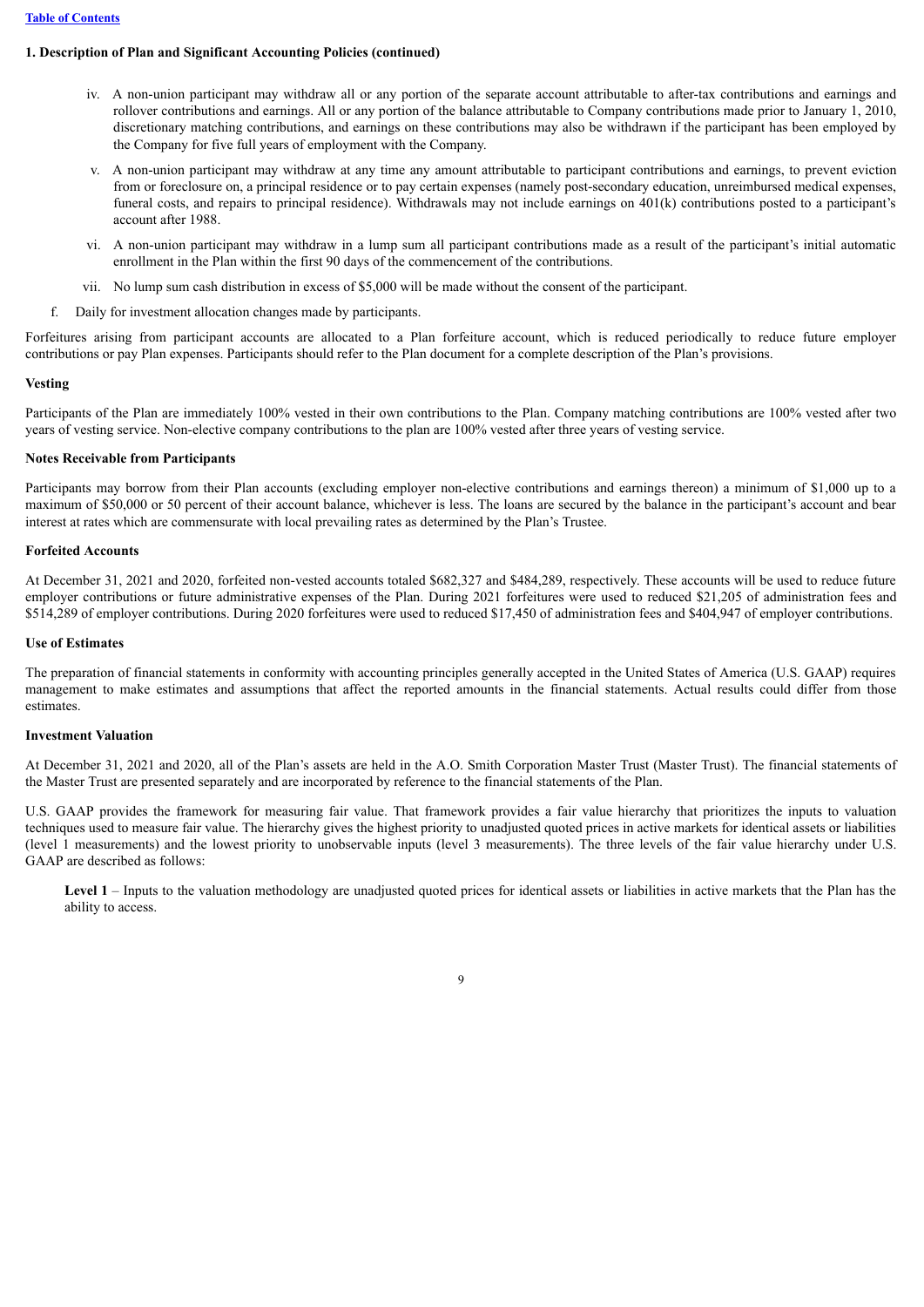#### **1. Description of Plan and Significant Accounting Policies (continued)**

Level 2 – Inputs to the valuation methodology include quoted prices for similar assets or liabilities in active markets; quoted prices for identical or similar assets or liabilities in inactive markets; inputs other than quoted prices that are observable for the asset or liability; inputs that are derived principally from or corroborated by observable market data by correlation or other means.

If the asset or liability has a specified (contractual) term, the level 2 input must be observable for substantially the full term of the asset or liability.

**Level 3** – Inputs to the valuation methodology are unobservable and significant to the fair value measurement.

The asset or liability's fair value measurement level within the fair value hierarchy is based on the lowest level of any input that is significant to the fair value measurement.

Valuation techniques used need to maximize the use of observable inputs and minimize the use of unobservable inputs.

Purchases and sales of investments are recorded on a trade date basis. Dividend income is recorded on the ex-dividend date. Interest income is recorded on an accrual basis. Realized gains and losses and unrealized appreciation and depreciation of plan assets are reported in the statements of changes in net assets available for benefits as net appreciation (depreciation) in fair value of investments.

Following is a description of the valuation methodologies used by the Master Trust for assets measured at fair value. There have been no changes in the methodologies used at December 31, 2021 and 2020.

*Mutual funds*: Shares held in mutual funds are valued at active market prices that represent the Net Asset Value ("NAV") of shares held by the Master Trust at year end and are classified as Level 1. The NAV is based on the value of the underlying assets owned by the fund, minus its liabilities, then divided by the number of shares outstanding. Mutual funds held by the Master Trust are open-end mutual funds that are registered with the U.S. Securities and Exchange Commission ("SEC"). These funds are required to publish their daily NAV and to transact at that price. The mutual funds held by the Plan are therefore deemed to be actively traded.

*Common/collective trusts*: Valued at the NAV of shares of a bank collective trust held by the Master Trust at year-end. The NAV is based on the fair value of the underlying investments held by the fund. Participant transactions (issuances and redemptions) may occur daily. Were the Master Trust to initiate a full redemption of the collective trust, the investment advisor reserves the right to temporarily delay withdrawal from the trust in order to ensure that securities liquidations will be carried out in an orderly business manner.

The preceding methods described may produce a fair value calculation that may not be indicative of net realizable value or reflective of future fair values. Furthermore, although the Master Trust believes its valuation methods are appropriate and consistent with other market participants, the use of different methodologies or assumptions to determine the fair value of certain financial instruments could result in a different fair value measurement at the reporting date.

### **Administrative Expenses**

Expenses related to the administration of the Plan are paid out of the principal or income of the Plan. These amounts are netted with investment income on the Statements of Changes in Net Assets Available for Benefits. Administrative expenses totaled \$416,921 and \$333,048 for the years ended December 31, 2021 and 2020, respectively.

#### **Payment of Benefits**

Benefits are recorded when paid. As of December 31, 2021 and December 31, 2020, \$232,256 and \$156,946, respectively, were requested by participants but had not yet been paid from the Plan.

### **Reclassifications**

Certain items in the prior year have been reclassified to conform to the presentation in the current year financial statements.

#### **Subsequent Events**

Management has evaluated subsequent events for possible recognition or disclosure through the date of financial statement issuance June 17, 2022. There were no subsequent events that required recognition or disclosure.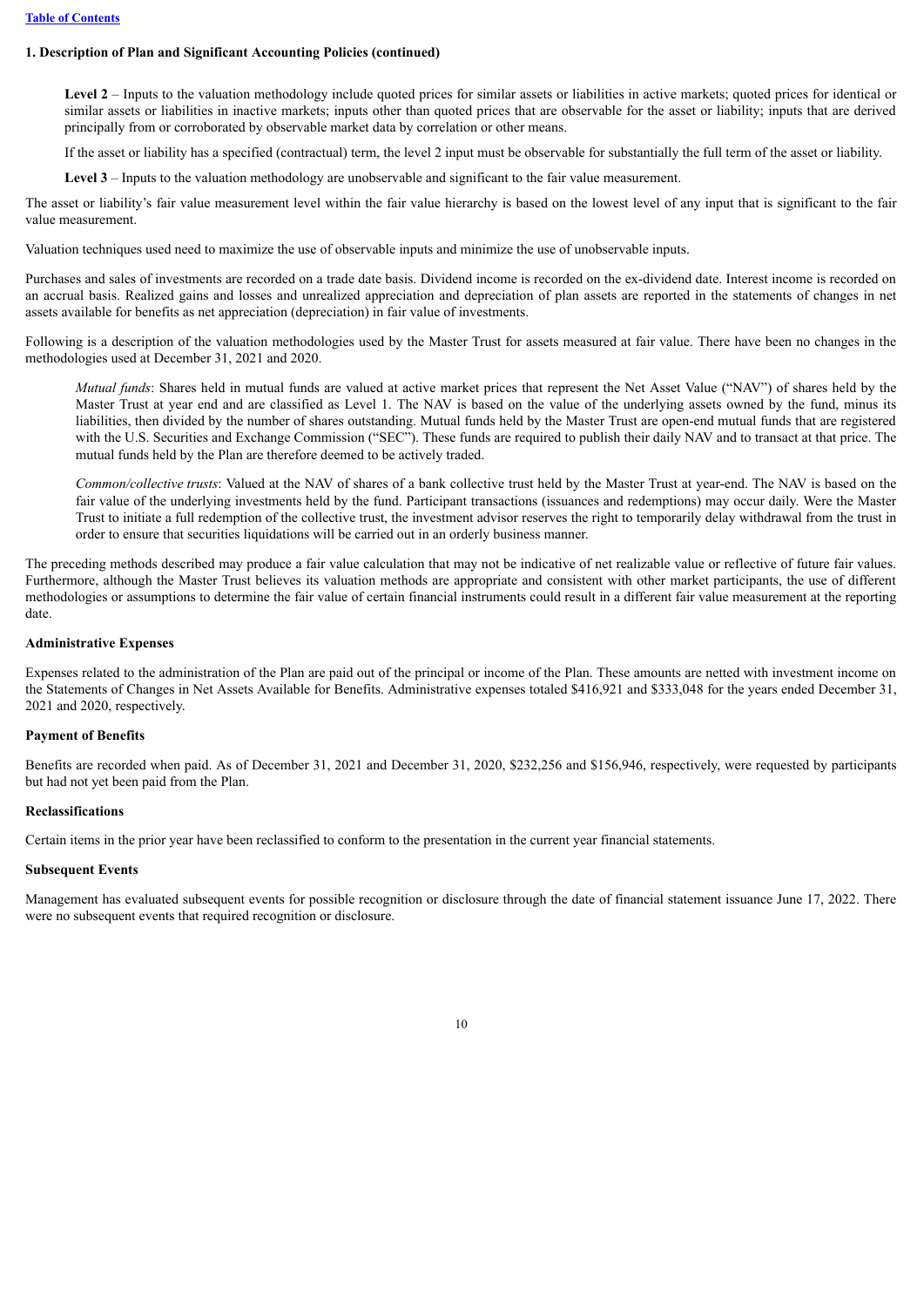#### **2. A. O. Smith Corporation Master Trust**

The Plan assets are held in the A. O. Smith Corporation Master Trust at Matrix as of December 31, 2021. The balances were transferred from BMO Harris Bank, N.A during 2021. The Plan offers 25 investment vehicles in which participants may invest their account balances. If available, quoted market prices are used to value investments. Shares of mutual funds and common collective trusts are valued at the net asset value of shares held by the plan at year end.

The amount of Master Trust assets, income and change in value which is allocated to the Plan is determined by the ratio of participant account balances in the Plan to the total participant account balances of all participating plans. As of December 31, 2021 and 2020, the Plan's interest in the net assets of the Master Trust was 100.0% and 96.6%, respectively. Significant information related to the investments in the Master Trust as of and for the year ended December 31, 2021, is as follows:

|                                                | December 31, 2021 |                              |  | December 31, 2021                  |  |  |  |
|------------------------------------------------|-------------------|------------------------------|--|------------------------------------|--|--|--|
|                                                |                   | <b>Master Trust Balances</b> |  | Plan's Interest in Master<br>Trust |  |  |  |
| a. Registered Investment Company Mutual Funds: |                   |                              |  |                                    |  |  |  |
| American EuroPacific Growth Fund               | \$                | 25,242,718 \$                |  | 25,242,718                         |  |  |  |
| Vanguard Institutional Index Trust Fund        |                   | 74,984,725                   |  | 74,984,725                         |  |  |  |
| Vanguard Total Bond Market Index Fund          |                   | 7,948,363                    |  | 7,948,363                          |  |  |  |
| Vanguard S&P Midcap 400 Index Fund             |                   | 27,591,231                   |  | 27,591,231                         |  |  |  |
| American Balanced Fund                         |                   | 25,746,635                   |  | 25,746,635                         |  |  |  |
| Ishares Russell 2000 Small-Cap Index Fd        |                   | 5,048,524                    |  | 5,048,524                          |  |  |  |
| Vanguard Total Intl Stock Index Fd             |                   | 3,469,286                    |  | 3,469,286                          |  |  |  |
| Allspring Core Bond Fund                       |                   | 12, 121, 057                 |  | 12,121,057                         |  |  |  |
| Subtotal                                       |                   | 182, 152, 539                |  | 182, 152, 539                      |  |  |  |
| b. Common/Collective Trusts:                   |                   |                              |  |                                    |  |  |  |
| A.O. Smith Stock Fund                          |                   | 26,118,402                   |  | 26,118,402                         |  |  |  |
| A.O. Smith Fiduciary Fund                      |                   | 13,951,223                   |  | 13,951,223                         |  |  |  |
| A.O. Smith Stable Asset Income Fund            |                   | 106,971,065                  |  | 106,971,065                        |  |  |  |
| A.O. Smith Delaware Investment Advisors Fund   |                   | 23,498,384                   |  | 23,498,384                         |  |  |  |
| A.O. Smith Congress Asset Management Fund      |                   | 56,490,140                   |  | 56,490,140                         |  |  |  |
| T. Rowe Price Retirement Blend 2065            |                   | 475,709                      |  | 475,709                            |  |  |  |
| T. Rowe Price Retirement Blend 2060            |                   | 3,621,203                    |  | 3,621,203                          |  |  |  |
| T. Rowe Price Retirement Blend 2055            |                   | 9,948,923                    |  | 9,948,923                          |  |  |  |
| T. Rowe Price Retirement Blend 2050            |                   | 15,006,089                   |  | 15,006,089                         |  |  |  |
| T. Rowe Price Retirement Blend 2045            |                   | 12,748,878                   |  | 12,748,878                         |  |  |  |
| T. Rowe Price Retirement Blend 2040            |                   | 21,649,232                   |  | 21,649,232                         |  |  |  |
| T. Rowe Price Retirement Blend 2035            |                   | 18,933,659                   |  | 18,933,659                         |  |  |  |
| T. Rowe Price Retirement Blend 2030            |                   | 34,976,022                   |  | 34,976,022                         |  |  |  |
| T. Rowe Price Retirement Blend 2025            |                   | 25,397,100                   |  | 25,397,100                         |  |  |  |
| T. Rowe Price Retirement Blend 2020            |                   | 16,028,805                   |  | 16,028,805                         |  |  |  |
| T. Rowe Price Retirement Blend 2015            |                   | 2,024,259                    |  | 2,024,259                          |  |  |  |
| T. Rowe Price Retirement Blend 2010            |                   | 3,397,514                    |  | 3,397,514                          |  |  |  |
| Subtotal                                       |                   | 391,236,607                  |  | 391,236,607                        |  |  |  |
| d. Cash                                        |                   | 14,969                       |  | 14,969                             |  |  |  |
| Total                                          | \$                | 573,404,115 \$               |  | 573,404,115                        |  |  |  |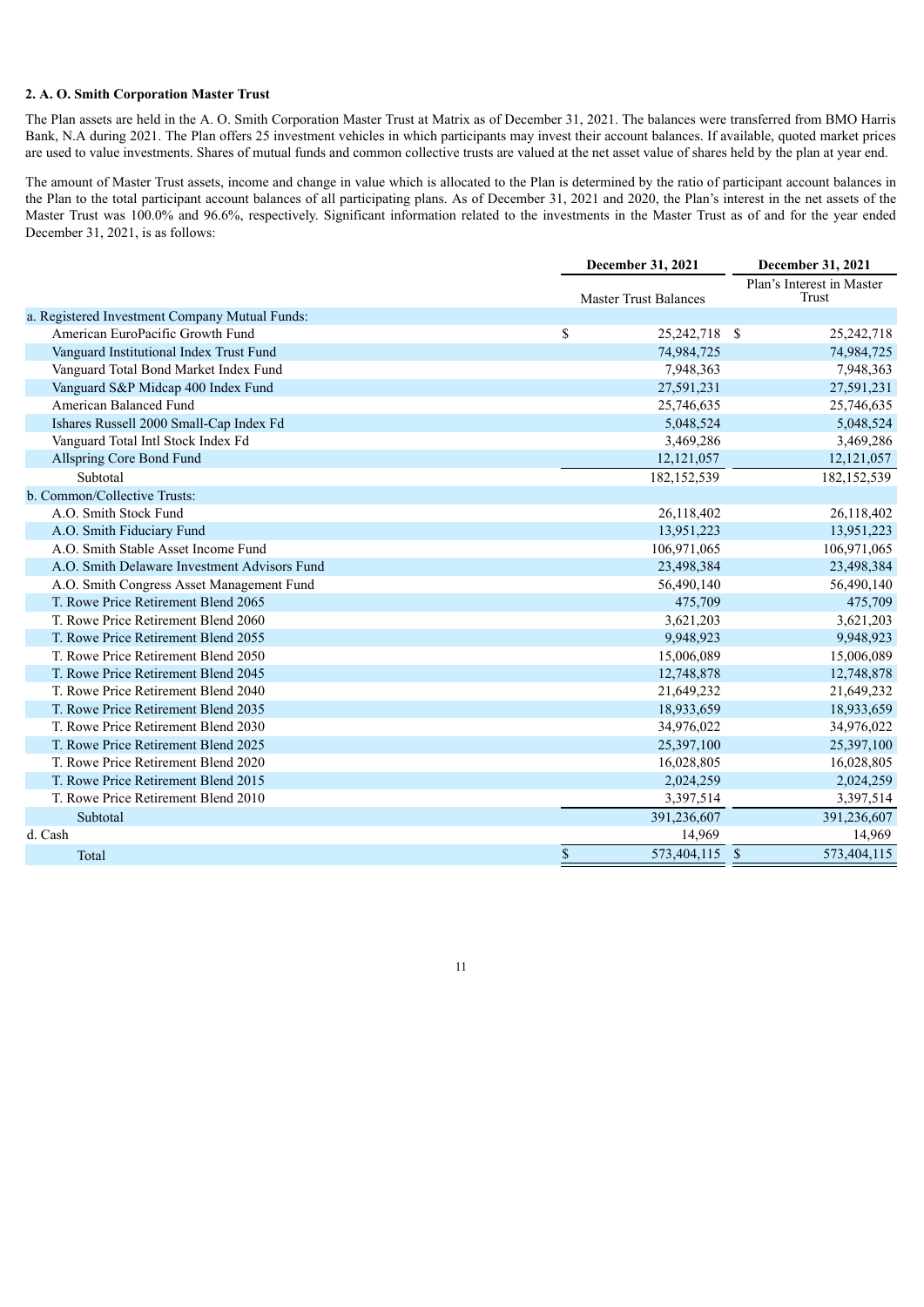### **[Table of Contents](#page-1-0)**

## **2. A. O. Smith Corporation Master Trust (continued)**

The following are net appreciation in the fair value of investments and investment income for the Master Trust for the year ended December 31, 2021.

| Net appreciation in fair value of investments | 75.868.351 |
|-----------------------------------------------|------------|
| Investment Income                             | 5.979.382  |
| Total                                         | 81.847.733 |

Significant information related to the investments in the Master Trust as of and for the year ended December 31, 2020, is as follows:

|                                                | <b>December 31, 2020</b>     | <b>December 31, 2020</b> |                                    |  |  |
|------------------------------------------------|------------------------------|--------------------------|------------------------------------|--|--|
|                                                | <b>Master Trust Balances</b> |                          | Plan's Interest in Master<br>Trust |  |  |
| a. Registered Investment Company Mutual Funds: |                              |                          |                                    |  |  |
| American EuroPacific Growth Fund               | \$<br>26,877,212 \$          |                          | 26,021,859                         |  |  |
| Vanguard Institutional Index Trust Fund        | 65,943,258                   |                          | 59,322,999                         |  |  |
| Vanguard Total Bond Market Index Fund          | 9,637,512                    |                          | 8,123,802                          |  |  |
| Vanguard S&P Midcap 400 Index Fund             | 23,391,764                   |                          | 22,366,481                         |  |  |
| Wells Fargo Advantage Core Bond Fund           | 13,228,414                   |                          | 13,039,637                         |  |  |
| <b>American Balanced Fund</b>                  | 25,015,872                   |                          | 24,701,466                         |  |  |
| Ishares Russell 2000 Small-Cap Index Fd        | 3,171,261                    |                          | 2,172,251                          |  |  |
| Vanguard Total Intl Stock Index Fd             | 2,577,500                    |                          | 1,821,102                          |  |  |
| Subtotal                                       | 169,842,793                  |                          | 157,569,597                        |  |  |
| b. Common/Collective Trusts:                   |                              |                          |                                    |  |  |
| A.O. Smith Stock Fund                          | 17,667,129                   |                          | 17,641,248                         |  |  |
| A.O. Smith Fiduciary Fund                      | 11,298,737                   |                          | 11,169,237                         |  |  |
| A.O. Smith Stable Asset Income Fund            | 108,963,036                  |                          | 107,451,087                        |  |  |
| A.O. Smith Delaware Investment Advisors Fund   | 22,057,690                   |                          | 21,934,851                         |  |  |
| A.O. Smith Congress Asset Management Fund      | 46,922,723                   |                          | 45,585,024                         |  |  |
| T. Rowe Price Retirement Blend 2060            | 2,946,898                    |                          | 2,929,142                          |  |  |
| T. Rowe Price Retirement Blend 2055            | 7,395,325                    |                          | 7,317,296                          |  |  |
| T. Rowe Price Retirement Blend 2050            | 11,254,664                   |                          | 11,127,036                         |  |  |
| T. Rowe Price Retirement Blend 2045            | 10,103,848                   |                          | 9,603,167                          |  |  |
| T. Rowe Price Retirement Blend 2040            | 16,766,865                   |                          | 16,487,098                         |  |  |
| T. Rowe Price Retirement Blend 2035            | 15,219,330                   |                          | 14,966,552                         |  |  |
| T. Rowe Price Retirement Blend 2030            | 29,816,799                   |                          | 29,748,312                         |  |  |
| T. Rowe Price Retirement Blend 2025            | 22, 213, 185                 |                          | 21,906,505                         |  |  |
| T. Rowe Price Retirement Blend 2020            | 16,630,924                   |                          | 16,361,479                         |  |  |
| T. Rowe Price Retirement Blend 2015            | 1,808,656                    |                          | 1,803,934                          |  |  |
| T. Rowe Price Retirement Blend 2010            | 4,128,436                    |                          | 4,128,436                          |  |  |
| Subtotal                                       | 345, 194, 245                |                          | 340,160,404                        |  |  |
| d. Cash                                        | 49,389                       |                          | 49,389                             |  |  |
| Total                                          | \$<br>515,086,427            | <sup>\$</sup>            | 497,779,390                        |  |  |

The following are net appreciation in the fair value of investments and investment income for the Master Trust for the year ended December 31, 2020.

| Net appreciation in fair value of investments | 53.499.971 |
|-----------------------------------------------|------------|
| Investment Income                             | 2.350.015  |
| Total                                         | 55,849,986 |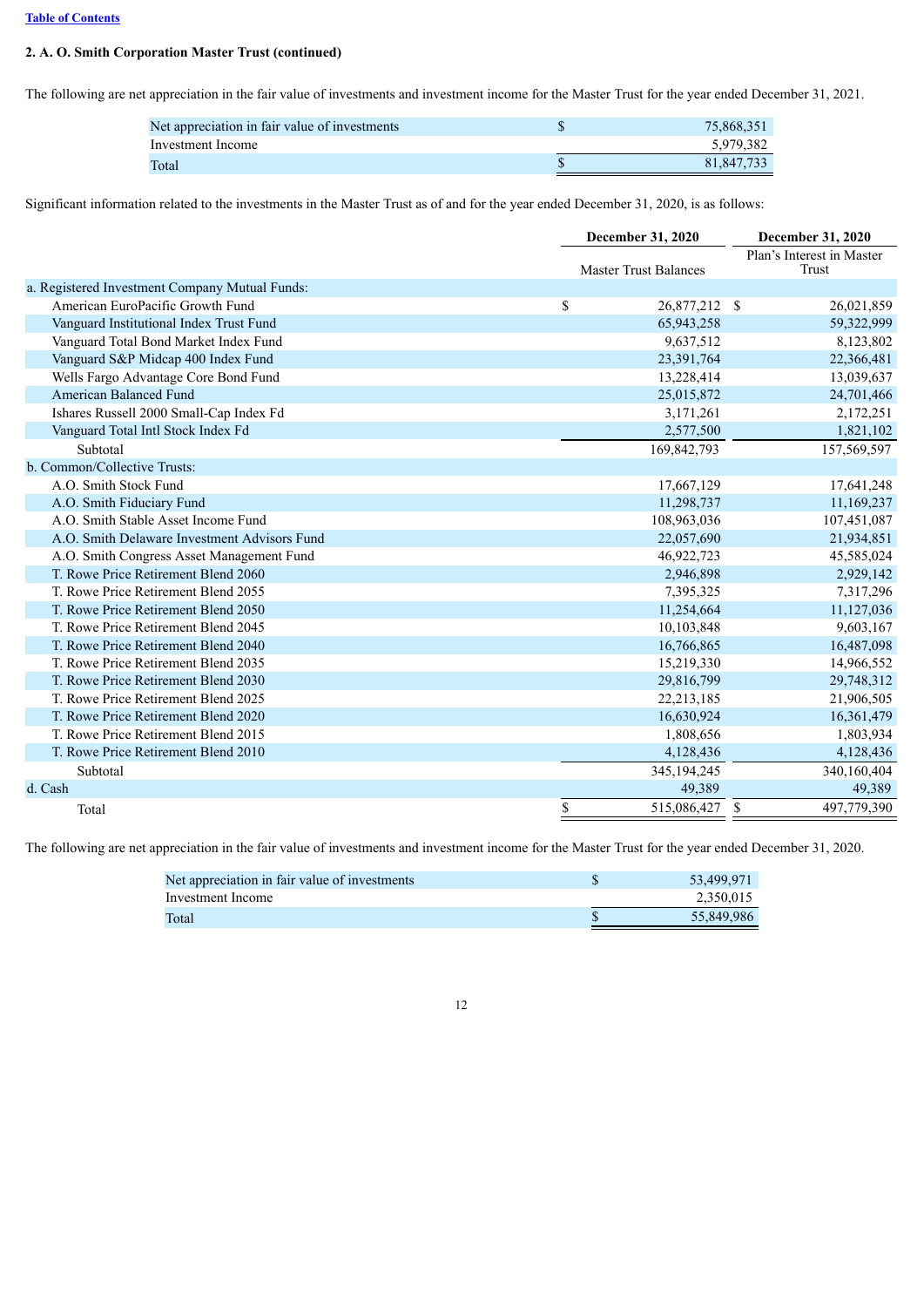#### **[Table of Contents](#page-1-0)**

### **2. A. O. Smith Corporation Master Trust (continued)**

The following summarizes the classification of investments by classification and method of valuation in accordance with U.S. GAAP:

|                                          | Assets at Fair Value as of December 31, 2021 |               |  |                |                          |  |                |
|------------------------------------------|----------------------------------------------|---------------|--|----------------|--------------------------|--|----------------|
| <b>Description</b>                       |                                              | Total         |  | <b>Level 1</b> | <b>Level 2</b>           |  | <b>Level 3</b> |
| Cash                                     |                                              | 14.969 \$     |  | 14.969 \$      | $\overline{\phantom{0}}$ |  |                |
| <b>Mutual Funds</b>                      |                                              | 182.152.539   |  | 182, 152, 539  |                          |  |                |
| Total assets in the fair value hierarchy |                                              | 182, 167, 508 |  | 182,167,508 \$ |                          |  |                |
| Investment measured at NAV (a)           |                                              | 391,236,607   |  |                |                          |  |                |
| Total investments, at fair value         |                                              | 573,404,115   |  |                |                          |  |                |

|                                          |               | Assets at Fair Value as of December 31, 2020 |                |  |                   |  |                |
|------------------------------------------|---------------|----------------------------------------------|----------------|--|-------------------|--|----------------|
| <b>Description</b>                       | Total         |                                              | <b>Level 1</b> |  | <b>Level 2</b>    |  | <b>Level 3</b> |
| Cash                                     | 49,389 \$     |                                              | 49.389 \$      |  | $\qquad \qquad -$ |  |                |
| <b>Mutual Funds</b>                      | 169,842,793   |                                              | 169.842.793    |  |                   |  |                |
| Total assets in the fair value hierarchy | 169,892,182   |                                              | 169,892,182 \$ |  |                   |  |                |
| Investment measured at NAV (a)           | 345, 194, 245 |                                              |                |  |                   |  |                |
| Total investments, at fair value         | 515,086,427   |                                              |                |  |                   |  |                |

(a) In accordance with Subtopic 820-10, certain investments that were measured at net asset value per share (or its equivalent) have not been classified in the fair value hierarchy. The fair value amounts presented in this table are intended to permit reconciliation of the fair value hierarchy to the line items presented in the statement of net assets available for benefits.

The following table summarizes investments measured at fair value based on NAV per share as of December 31, 2021 and 2020, respectively:

| <b>Fair Value</b>                                         | <b>Unfunded Commitments</b> | <b>Redemption Frequency</b><br>(if currently eligible) | <b>Redemption Notice Period</b> |
|-----------------------------------------------------------|-----------------------------|--------------------------------------------------------|---------------------------------|
| \$391,236,607<br>Common/Collective trusts<br>Daily<br>n/a |                             |                                                        | None                            |
| <b>Fair Value</b>                                         | <b>Unfunded Commitments</b> | <b>Redemption Frequency</b><br>(if currently eligible) | <b>Redemption Notice Period</b> |
| \$345,194,245                                             | n/a                         | Daily                                                  | None                            |
|                                                           |                             |                                                        |                                 |

#### **3. Income Tax Status**

The Plan obtained its latest determination letter on July 23, 2012, in which the Internal Revenue Service stated the Plan as then designed, was in compliance with the applicable requirements of the Internal Revenue Code. The Plan administrator and the Plan's tax counsel believe that the Plan is currently designed and being operated in compliance with the applicable requirements of the Internal Revenue Code. Therefore, no provision for income taxes has been included in the Plan's financial statements.

U.S. GAAP requires plan management to evaluate tax positions taken by the Plan and recognize a tax liability (or asset) if the Plan has taken an uncertain position that, more likely than not, would not be sustained upon examination by the Department of Labor or Internal Revenue Service. Plan management has analyzed the tax positions taken by the Plan, and has concluded that as of December 31, 2021, there are no uncertain positions taken or expected to be taken that would require recognition of a liability (or asset) or disclosure in the financial statements. The Plan is subject to routine audits by taxing jurisdictions; however, there are currently no audits for any tax periods in progress.

#### **4. Plan Termination**

While the Company has not expressed any intent to terminate the Plan, it is free to do so at any time. In the event of termination, each participant automatically becomes vested to the extent of the balance in their separate account.

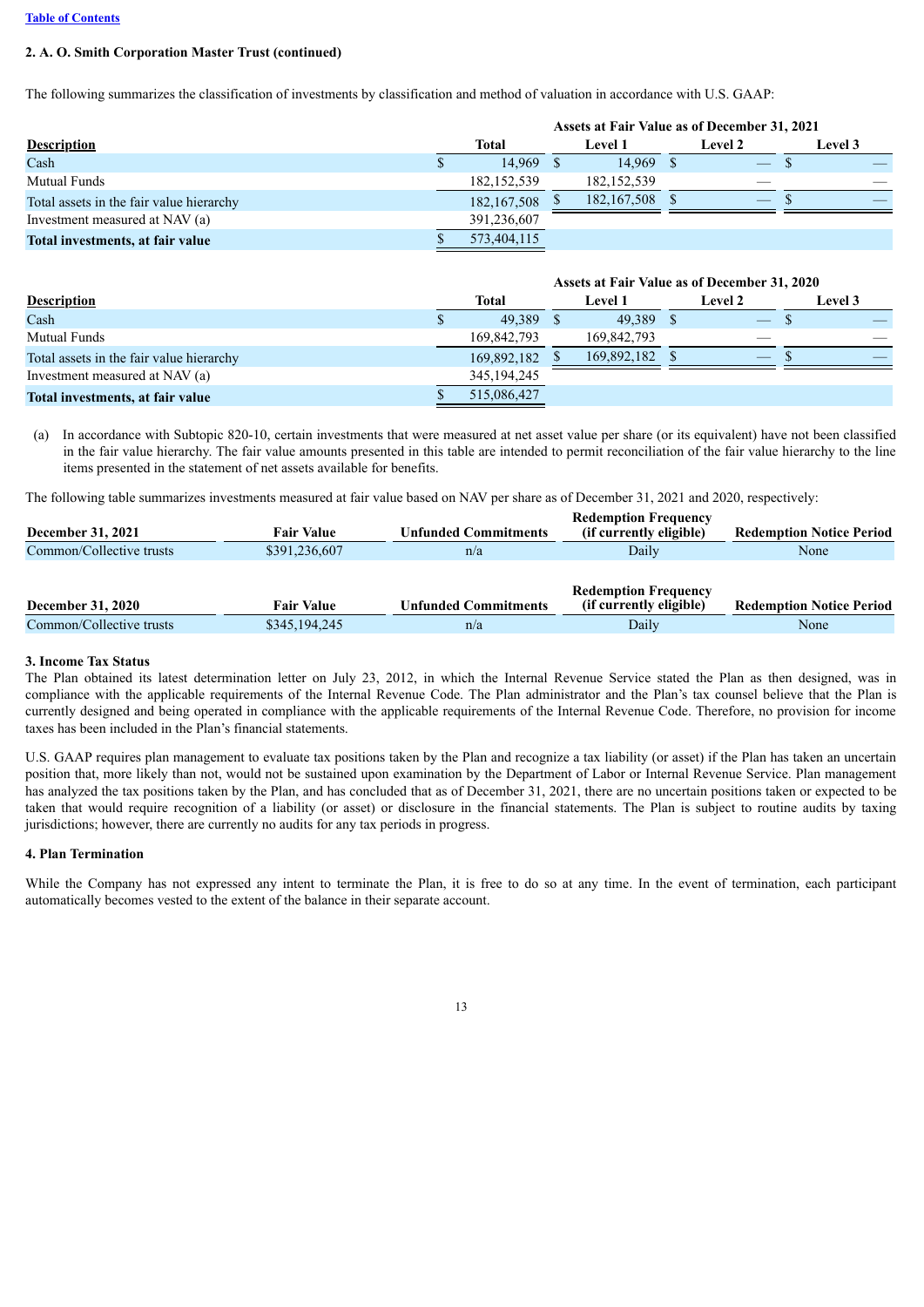### **5. Risks and Uncertainties**

The Plan invests in various investment securities. Investment securities are exposed to various risks of loss such as interest rate, market, and credit risks. Due to the level of risk associated with certain investment securities, it is at least reasonably possible that changes in the values of investment securities will occur in the near term and that such changes could materially affect participants' account balances and the amounts reported in the statements of net assets available for benefits.

#### **6. Reported Financial Information**

<span id="page-13-0"></span>As discussed in Note 2, all of the Plan's investments are held in a Master Trust. Assets held for investment purposes and 5% reportable transactions are reported at the Master Trust level and not at the Plan level. These schedules have been included in the Master Trust Form 5500 filing.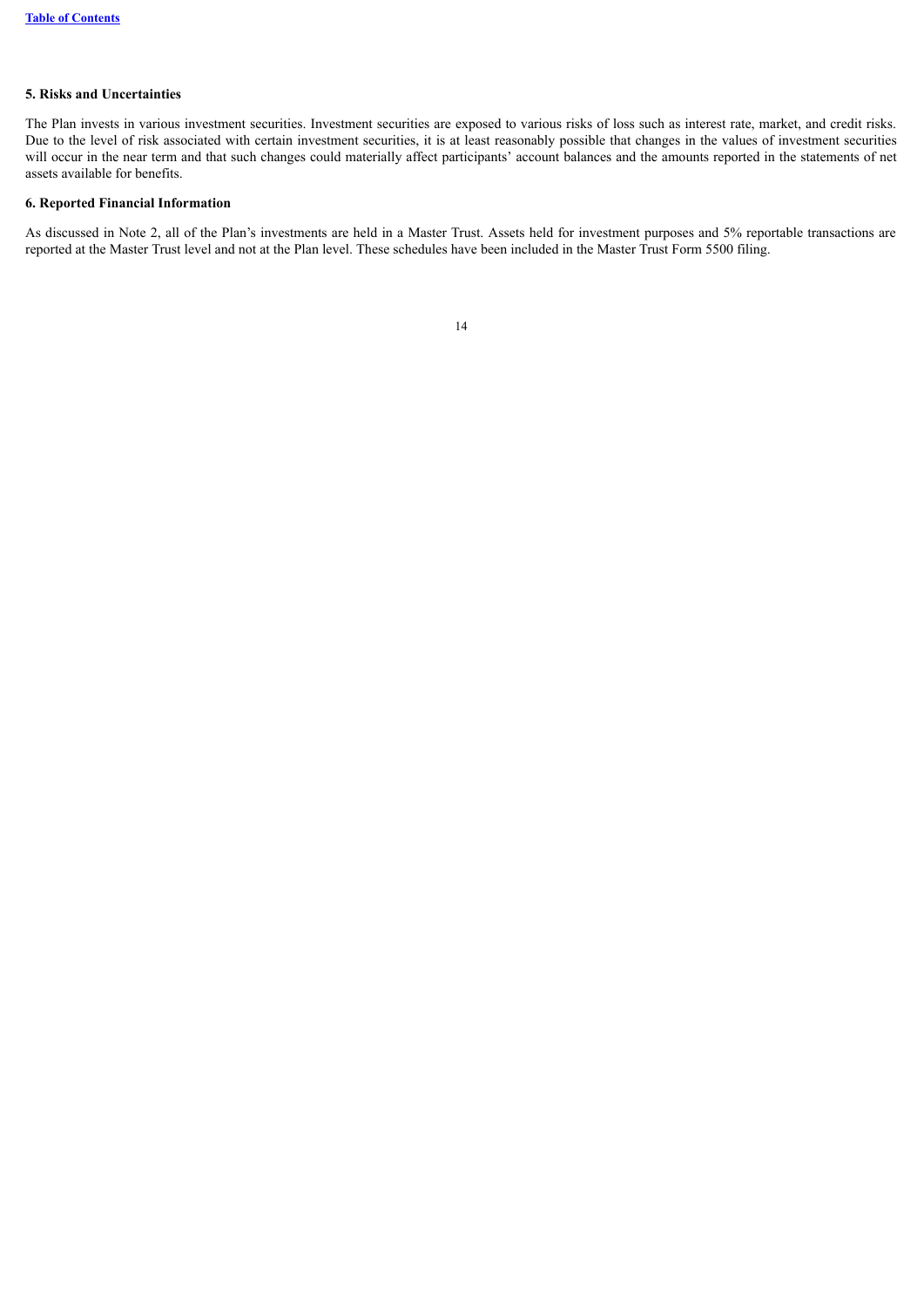# **EIN 39-0619790, Plan 018 Schedule H, line 4i - Schedule of Assets Held (at End of Year)**

# **December 31, 2021**

| (a) | (b)                 |                           | id.  |               |
|-----|---------------------|---------------------------|------|---------------|
|     | Identity of Issue   | Description of Investment | Cost | Current Value |
|     | * Participant Loans | $2.25\% - 8.00\%$         |      | \$9,120,006   |

\*Denotes a party-in-interest

See Report of Independent Registered Public Accounting Firm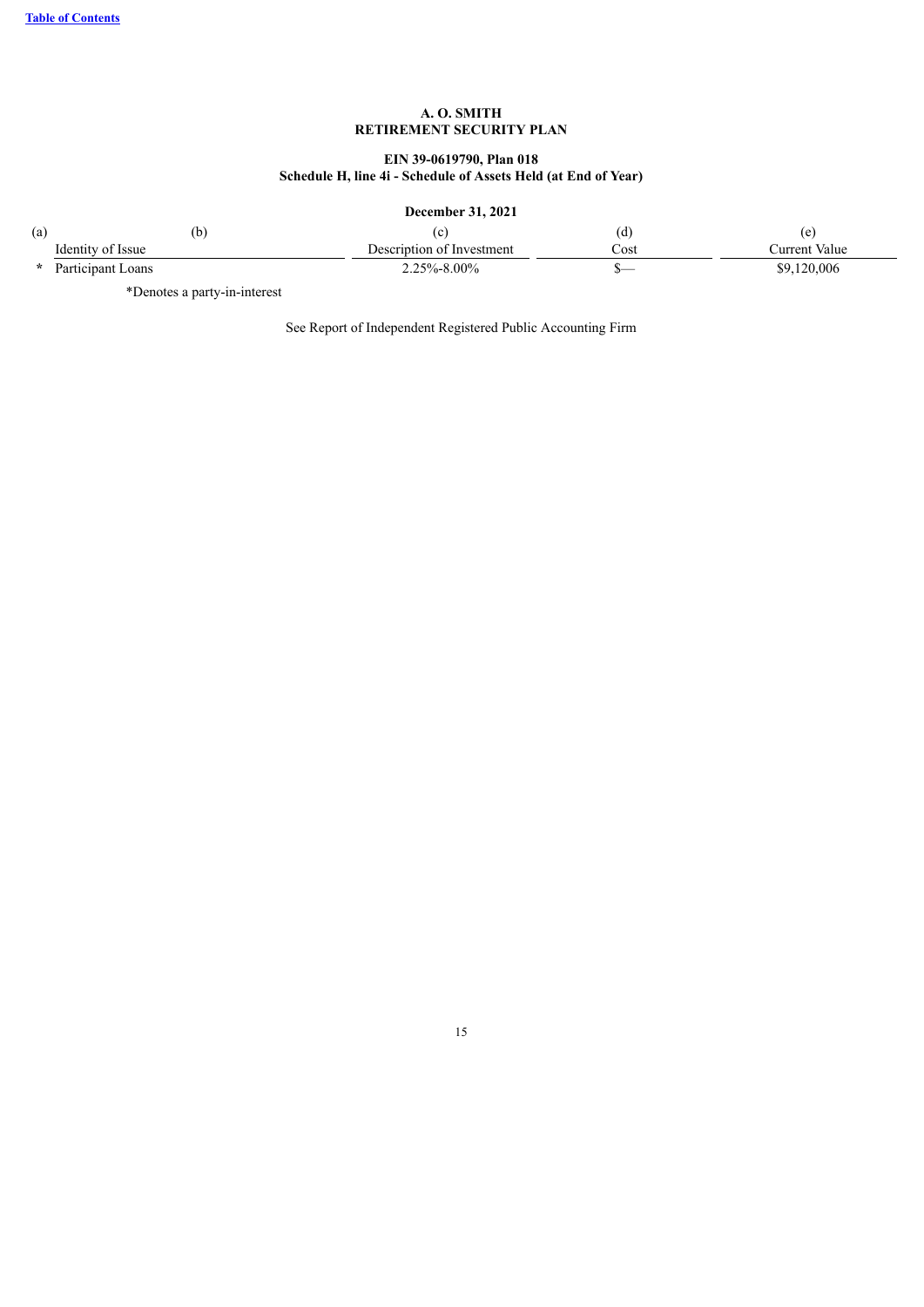Pursuant to the requirements of the Securities Exchange Act of 1934, the persons who administer the employee benefit plan have duly caused this annual report to be signed on its behalf by the undersigned hereunto duly authorized.

A. O. Smith Retirement Security Plan /s/ Tracey Seymour Dated: June 17, 2022 Tracey Seymour Retirement and Payroll Manager